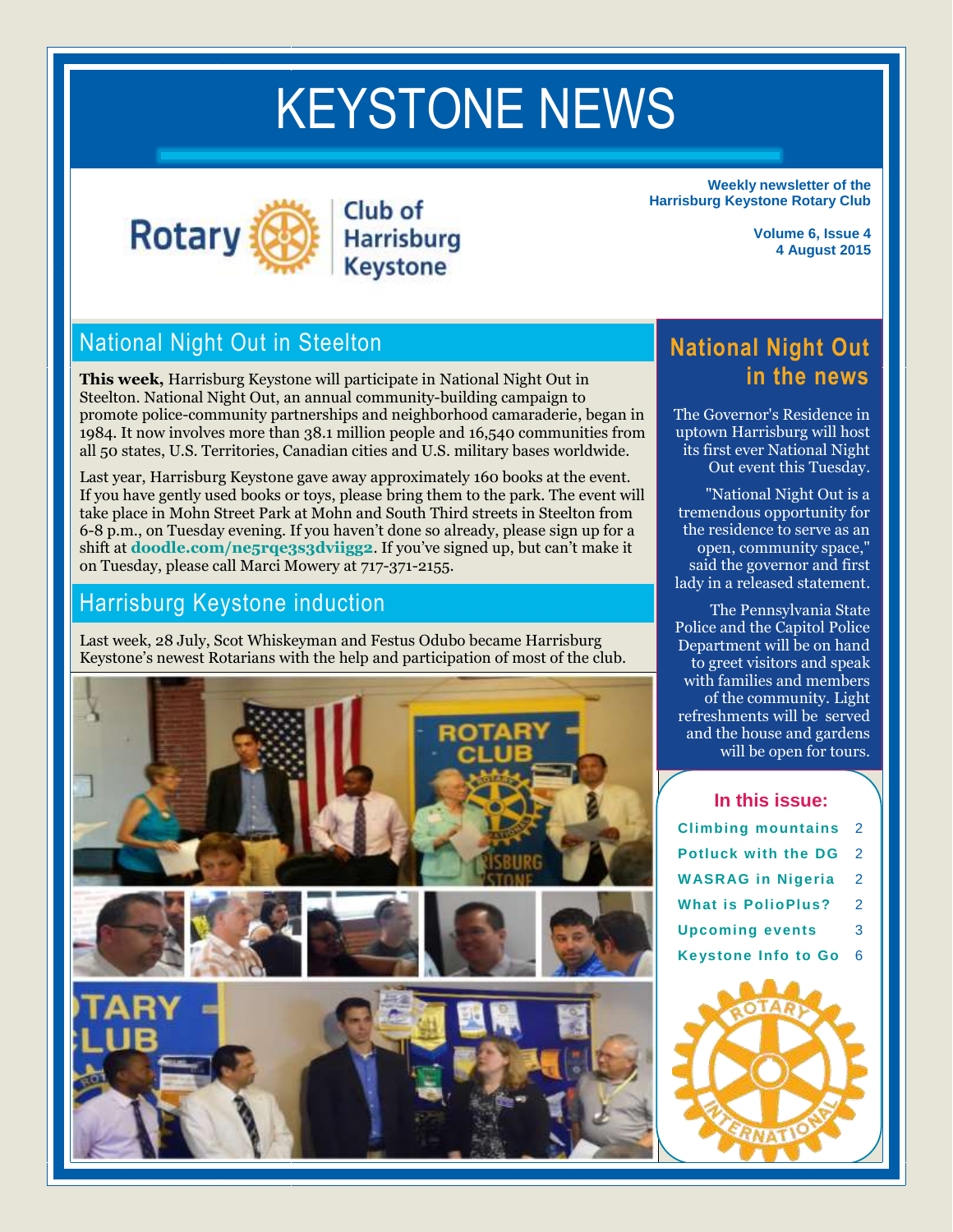<span id="page-1-0"></span>

For the coming year, Keystone Harrisburg aspirations include:

- Holding a service project each month
- Increasing net membership by 10 percent.
- Meeting or surpassing Rotary's Every Rotarian, Every Year goal
- Revitalizing the youth committee
- **•** Hosting the Pint .5K
- Re-implementing the weekly newsletter (that's us!)
- **Implementing 100% attendance awards**
- Looking into adopting a park in Steelton

# <span id="page-1-1"></span>Potluck with the District Governor

*Becky Boone and Jenny Black enjoy the Senators game 21 July.*



*District 7390's Rotary water*

On your calendars PLEASE pencil in **Monday, 10 August** and **Monday, 17 August**, at 5:45 p.m., for a potluck dinner meeting at Yolanda Perez-Rivera's home (final date will be confirmed soon). She is arranging a dinner meeting for the younger (and young-at-heart) Keystone crowd to meet 7390 District Governor John Kramb and May 2016 District Conference chair, Assistant Governor Una Martone.

DG Kramb and conference chair Martone are very much interested in hearing ideas and suggestions as to what appeals to younger adults to join Rotary, stay in a club, participate in service projects, attend seminars, workshops, leadership events, annual conference, etc. Or conversely, what keeps them away?

Compared with the national norm, Harrisburg Keystone is a particularly young, vibrant and diverse organization. You can help to make Rotary District 7390 more appealing, inclusive and friendly to younger adults by attending this pot-luck dinner and expressing your experiences, ideas and suggestions. Contact Yolanda with your availability at **[y9perez@verizon.net](mailto:y9perez@verizon.net)** or 717-561-8915.

# <span id="page-1-2"></span>WASRAG in Nigeria (and Central PA)

The **Water and Sanitation Rotarian Action Group** is partnering with Procter & Gamble, H2O for Life, PIND Foundation and Rotary Clubs to provide water, sanitation, hygiene education, and menstrual hygiene management, in 30 schools in Rotary District 9140, the Niger Delta, Nigeria. The first nine schools have been selected and planning is complete. Five of these schools have now been "adopted" by international Rotary clubs.

If you're interested in learning about Rotary water projects in Central Pennsylvania, talk to Tom Miller.

# <span id="page-1-3"></span>What is PolioPlus?

PolioPlus is Rotary's program to eradicate polio. It was launched in 1985, with the help of Dr. Albert Sabin, developer of the oral polio vaccine, as a worldwide program to protect children from the cruel and fatal consequences of polio. In 1988, the World Health Assembly challenged the world to eradicate polio, and since that time, the Global Polio Eradication Initiative, which includes Rotary International, UNICEF, the U.S. Centers for Disease Control and Prevention, the World Health Organization, the Bill & Melinda Gates Foundation and governments of the world have achieved a 99 percent reduction in the number of

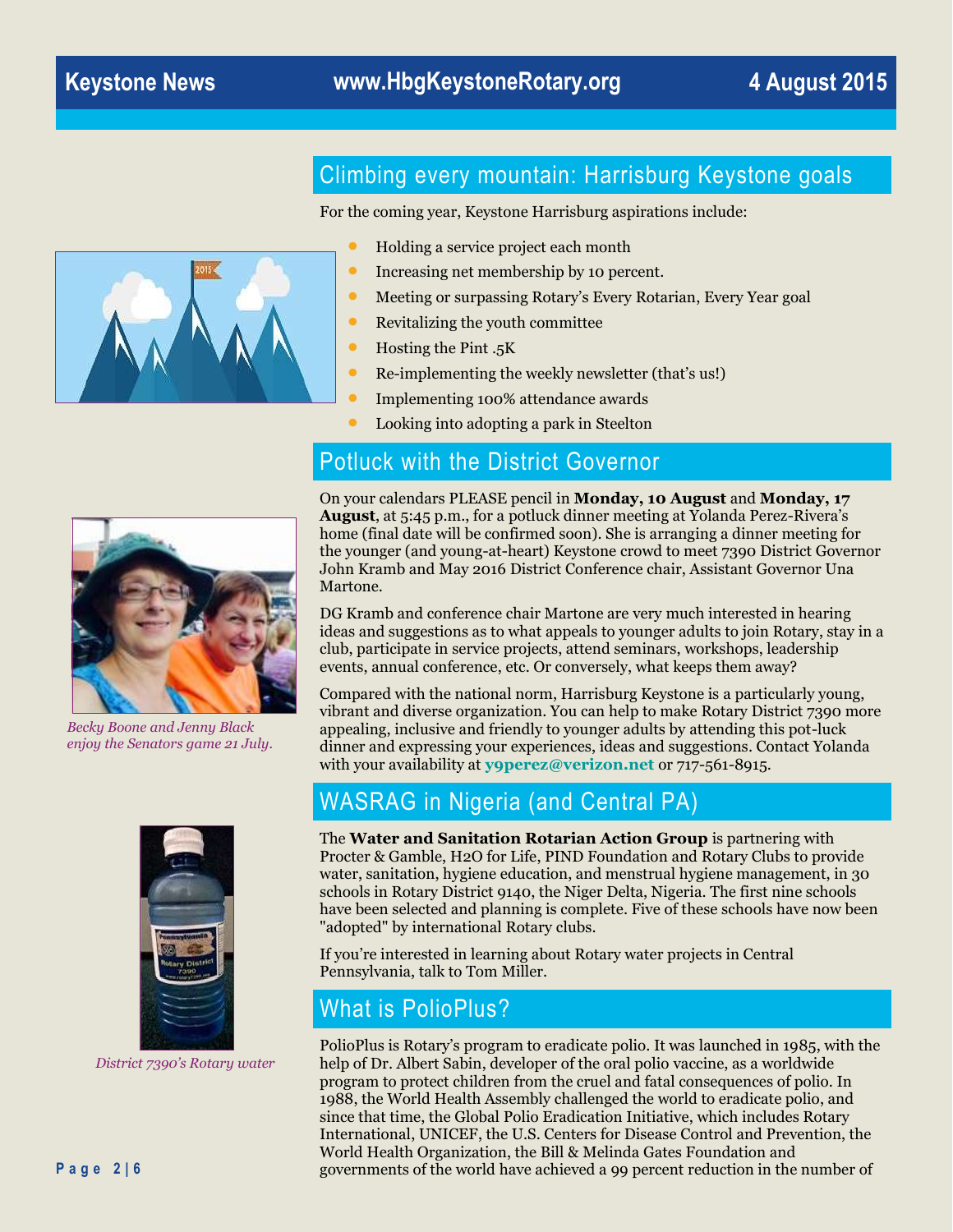# **Keystone News www.HbgKeystoneRotary.org 4 August 2015**

contributor to the global polio eradication effort.

*"Rotary in particular has inspired my own personal commitment to get deeply involved in achieving eradication."*

*~Bill Gates Co-chairman of the Bill and Melinda Gates Foundation*



polio cases worldwide. By the time the world is certified polio-free, our contributions will make Rotary the largest non-governmental financial

As of last month, Nigeria has now gone one year without a new case of polio. Two more years are needed before it can be declared Polio-free, but we're \*this\* close. Thank you for supporting the Rotary Foundation and PolioPlus!

# <span id="page-2-0"></span>Upcoming events

#### **Tweet with the Secretary General**

**Wednesday, 5 August**, 11:30 a.m. A Twitter chat with Rotary Secretary John Hewko (**[@JohnHewko](https://twitter.com/JohnHewko)**) on how to get the most out of your Rotary membership. Follow #RotaryChat to join in or review.

# **Mayor's Box at the Harrisburg Senators**

**Wednesday, 5 August**, 7 p.m.: Did you miss last month's trip to the ball park, or have so much fun you can't wait to go back? Enjoy the Harrisburg Senators versus the Akron RubberDucks from the Mayor's Box! \$5 donation toward Polio Plus, Rotary's fight to alleviate Polio from the world. See Brandon Pierce for tickets.

# **37th Annual Rotary Club of Lititz Craft Show**

**Saturday, 8 August**, 8 a.m.-4 p.m. rain or shine. One of the more **[noteworthy](http://www.lititzrotary.com/craft-show.html)  [craft shows](http://www.lititzrotary.com/craft-show.html)** on the East Coast, with more than 500 vendors spread out over seven blocks of downtown Lititz, and attracting as many as 50,000 attendants. [Editor's note: I hope to go. If you'd like to come too, **[email](mailto:keisling@gmail.com)** me.]

# **Possible potluck with the DG**

**Monday, 10 August**, 5:45 p.m.: Date to be determined soon. See above for **[more info](#page-1-1)**.



*Hector Ortiz and wife Marisol Aviles with Rotary on his mind (or, at least, a Rotary hat on his head) at the Latino Hispanic American Community Center's Caribbean Luna Night Gala 31 July. During a shout-out segment, Hector was recognized not only for his work with LHACC and the Pa. Department of Health, but for his deep commitment to Rotary and its many priorities.*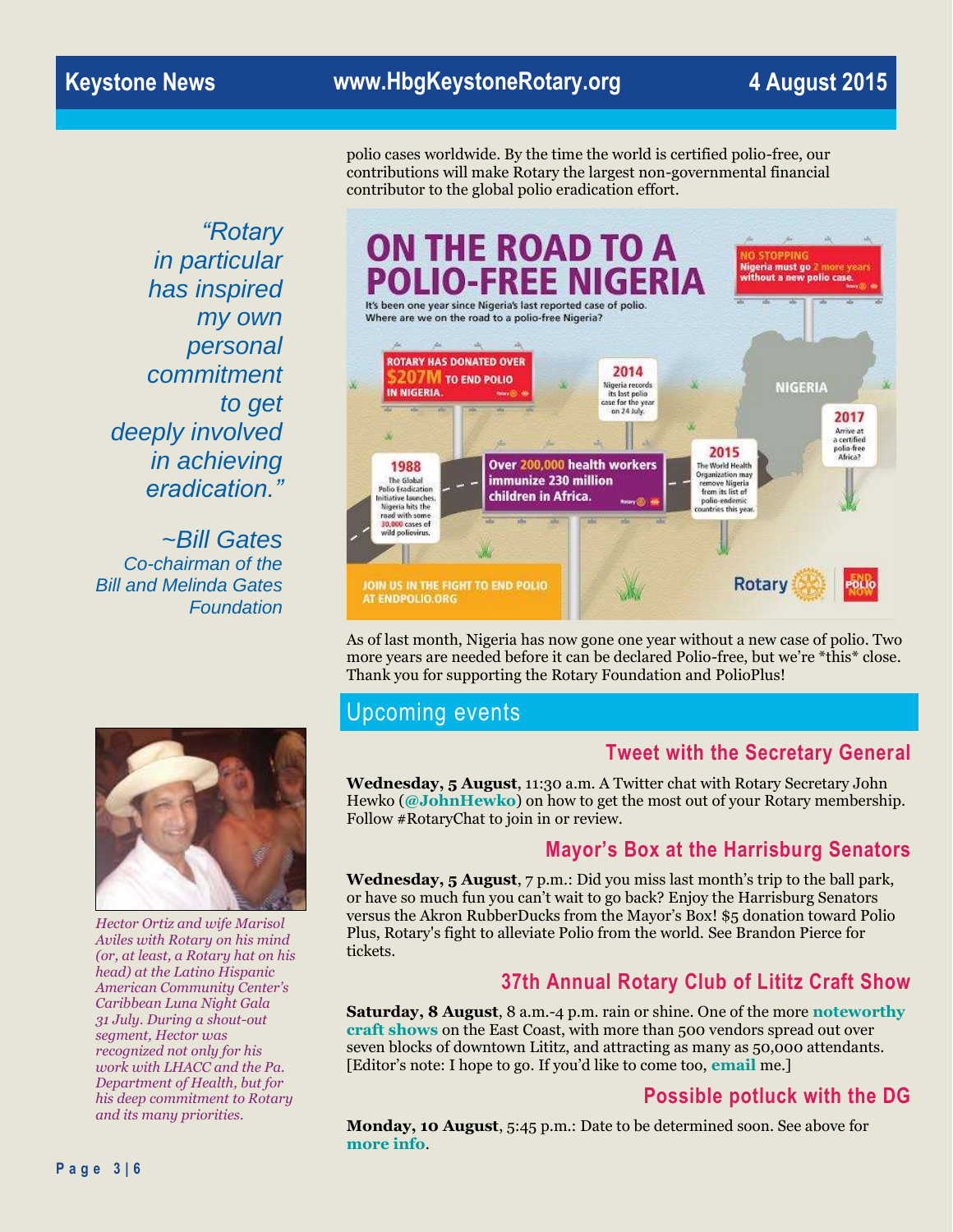#### **Money In Your Pocket**

**Tuesday, 11 August**: Jennifer Hilt of East Pennsboro Township-based United Way of the Capital Region will speak about the **[Money In Your Pocket](https://www.uwcr.org/how-we-help/resources/money-in-your-pocket)** campaign, during which volunteers help low-income families complete federal and state tax returns. This past year, 230 volunteers helped prepare 5,246 returns, resulting in more than \$5.2 million in tax refunds for local families.

#### **Possible potluck with the DG**

**Monday, 17 August**, 5:45 p.m.: Date to be determined soon. See above for **[more info](#page-1-1)**.

#### **Group Study Exchange to Slovakia and the Czech Republic**

**Tuesday, 18 August**: Sarah Thomas will speak about her experiences as a member of the 2014-2015 **[Group Study Exchange team](https://rotarygse7390to2240.wordpress.com/)** with District 2240 in the Czech Republic and Slovakia. Harrisburg Keystone sponsored Sarah on the trip.

#### **Byrnes Health Education Center**

**Thursday, 20 August**: 5 p.m., Byrnes Health Education Center, 515 S. George St., York, will host Rotary Appreciation Night to celebrate the tremendous support and partnership it has received from District 7390 Rotarians in its mission to educate and inspire people of all ages to make healthy choices.

There will be a brief program and highlights from some of its most popular health education programs. Dinner will be served.

RSVP to Alexandra Sterner, development officer, at **[asterner@byrneshec.org](mailto:asterner@byrneshec.org)** or 717-848-3064, ext. 225, by 6 August.

#### **Tom Miller classification talk**

**Tuesday, 25 August**: Tom Miller, a banking officer and branch manager with M&T Bank, will make his classification talk.

#### **District public image seminar**

**Wednesday, 26 August**, 5:30-8:30 p.m., learn to determine news worthiness, use and understand social media, and contact the print or television media. Radisson Hotel Harrisburg, 1150 Camp Hill Bypass, Camp Hill. \$15, register by 21 August at **[www.rotary7390.org/Stories/district-public-image-seminar](http://www.rotary7390.org/Stories/district-public-image-seminar)**.

#### **Rotary Means Business-Elizabethtown**

**Wednesday, 26 August**, 5:30-7:30 p.m., the Rotary Club of Elizabethtown will host a Rotary Means Business networking event at Moo-Duck Brewery, 79 S. Wilson Ave. in Elizabethtown. \$25 per person in advance, \$30 at the door. Bring at least 35 business cards. Hors d'oeuvres and beverages provided. Register and pay at **[www.rotarydistrict7390meansbusiness.com](file://hbusers/users/alainek/rotary/www.rotarydistrict7390meansbusiness.com)**.

#### **District membership seminar**

**Wednesday, 9 September**, 5:30-8:30 p.m., Discuss best practices for attracting and retaining membership, increasing club diversity and engagement. Radisson Hotel Harrisburg, 1150 Camp Hill Bypass, Camp Hill. \$15, register at **[www.rotary7390.org/Event/44ca1ddc-2ae4-491b-95b7-d63d46f59bbf](file://hbusers/users/alainek/rotary/www.rotary7390.org/Event/44ca1ddc-2ae4-491b-95b7-d63d46f59bbf)**.



*GSE team leader Patti Stirk of the Rotary Club of York (from left), with Kim O'Brien (sponsored by the Lancaster club), Sarah Thomas (sponsored by Harrisburg Keystone) and Theresa Cullen (sponsored by Lancaster Hempfield).*



*If you wish to attend Rotary Appreciation Night 20 August, please RSVP by this Thursday.*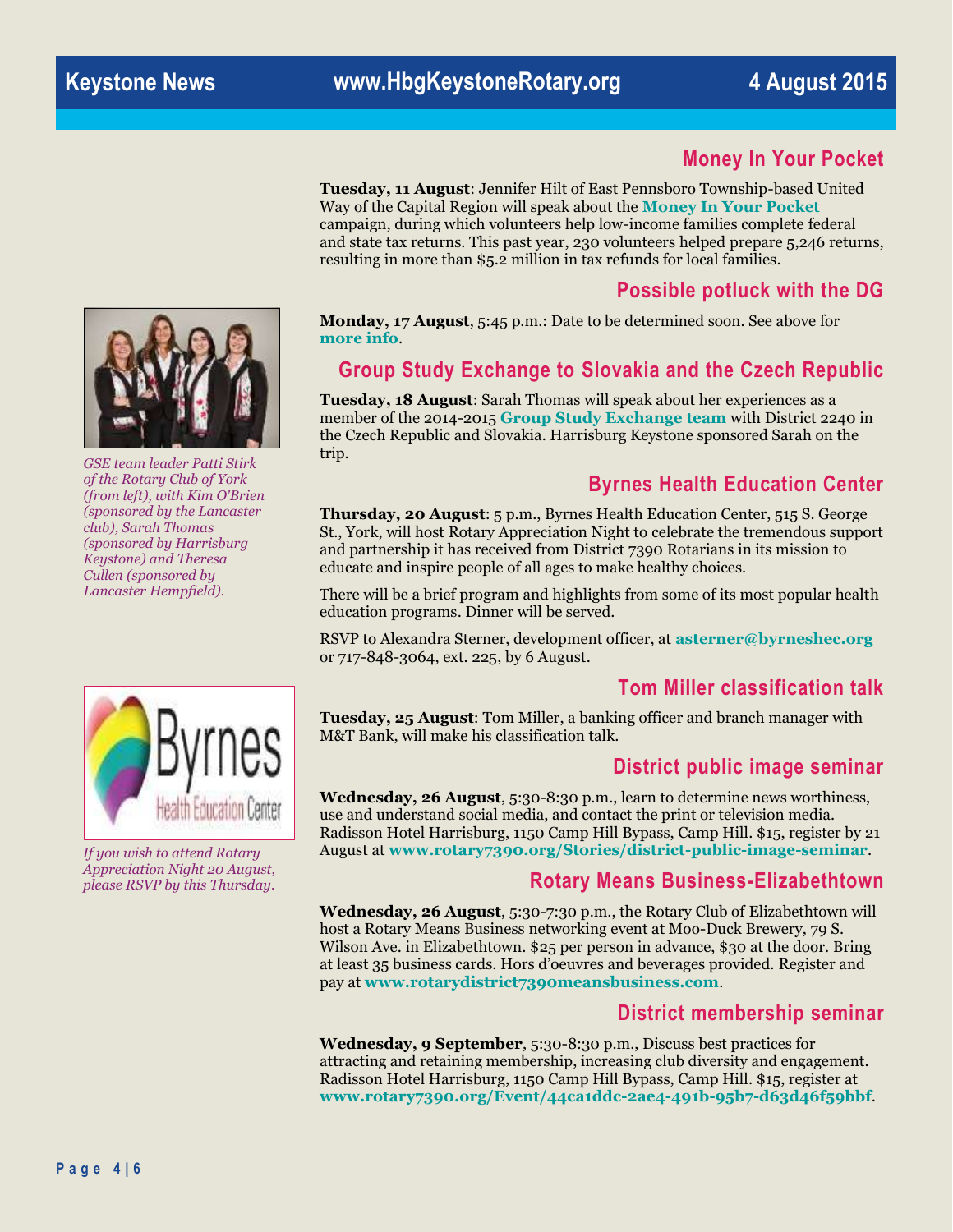# **Rotary Club of York Golf/Tennis/Croquet Outing**

**Monday, 14 September**: an afternoon of golf, tennis or croquet, followed by a buffet dinner and silent auction; various packages and sponsorship possibilities, including: golf, \$325; tennis, \$125; croquet, \$95; or dinner-only, \$55. Country Club of York. Additional information on their **[website](http://www.yorkrotary.org/forms.aspx)**. Questions or RSVP to Bert Oberdick, 717-848-1370 or **[bert@yorkrotary.org](mailto:bert@yorkrotary.org)** by 2 September.

#### **10th Anniversary Celebration**

**Tuesday, 15 September**: Save the date and help Keystone Harrisburg celebrate 10 great years!

#### **Future Rotary Leaders**

**Friday, 25 September**: 7 a.m.-5 p.m., Providence, R.I.; Zones 24 & 32 Future Rotary Leaders program takes place during the Rotary Zone Institute. Designed for Rotarians who demonstrate leadership in their clubs and districts and are interested in learning about initiatives and challenges facing Rotary, and leadership positions at district, zone & International levels. \$99, and a special rate of an additional \$250 if you wish to stay for the weekend. Registration and additional information at **[www.zoneinstitute.net/agenda/future-leaders](file://hbusers/users/alainek/rotary/www.zoneinstitute.net/agenda/future-leaders-program)[program](file://hbusers/users/alainek/rotary/www.zoneinstitute.net/agenda/future-leaders-program)**.

#### **Rotary Means Business-Perry County**

**Tuesday, 28 September**, 5:30-7:30 p.m., the Rotary Club of Perry County will host a Rotary Means Business networking event on the grounds of Carson Long Military Academy, 200 N. Carlisle St. in New Bloomfield. \$25 per person in advance, \$30 at the door. Bring at least 35 business cards. Hors d'oeuvres and beverages provided. Register and pay at

**[www.rotarydistrict7390meansbusiness.com](http://www.rotarydistrict7390meansbusiness.com/)**.

#### **Rotary Day at the United Nations**

**Saturday, 7 November**: Visit the UN and participate in panel discussions featuring leaders and officials from Rotary International, the United Nations and affiliated leaders and officials from Rotary International, the United Nations and affiliated non-governmental organizations. Rotarians & guests, \$50. More info and tickets starting on 3 August at **<www.riunday.org>**. Then signup for a District 7390 bus to the event for only \$45 on the **[district website](http://www.rotary7390.org/Page/united-nations-day-november-7-2015)**. Leaves the Radisson Hotel Harrisburg at 5 a.m. (ouch!), returning about 8:30-9:15 p.m.

#### **Rotary Leadership Institute**

**Saturday, 14 November**, 7:30 a.m.-3:30 p.m., Central Penn College, East Pennsboro Township. RLI is a grassroots, multidistrict leadership development program that strengthens Rotary clubs through leadership education. Multiple class levels, intro through advanced, covering numerous topics, including Rotary, the Rotary Foundation, membership, ethics, service projects, communications, strategic planning and analysis. \$110, registration and additional information at **[www.rlinea.org](file://hbusers/users/alainek/rotary/www.rlinea.org)**.



*Armando Martinez and wife Lidys Rivera socializing with Hector Ortiz and other Rotarians at LHACC's Caribbean Luna Night 31 July.*



*Word is that Rotary Day at the UN sells out each year – don't wait too long to purchase tickets if you'd like to attend.*